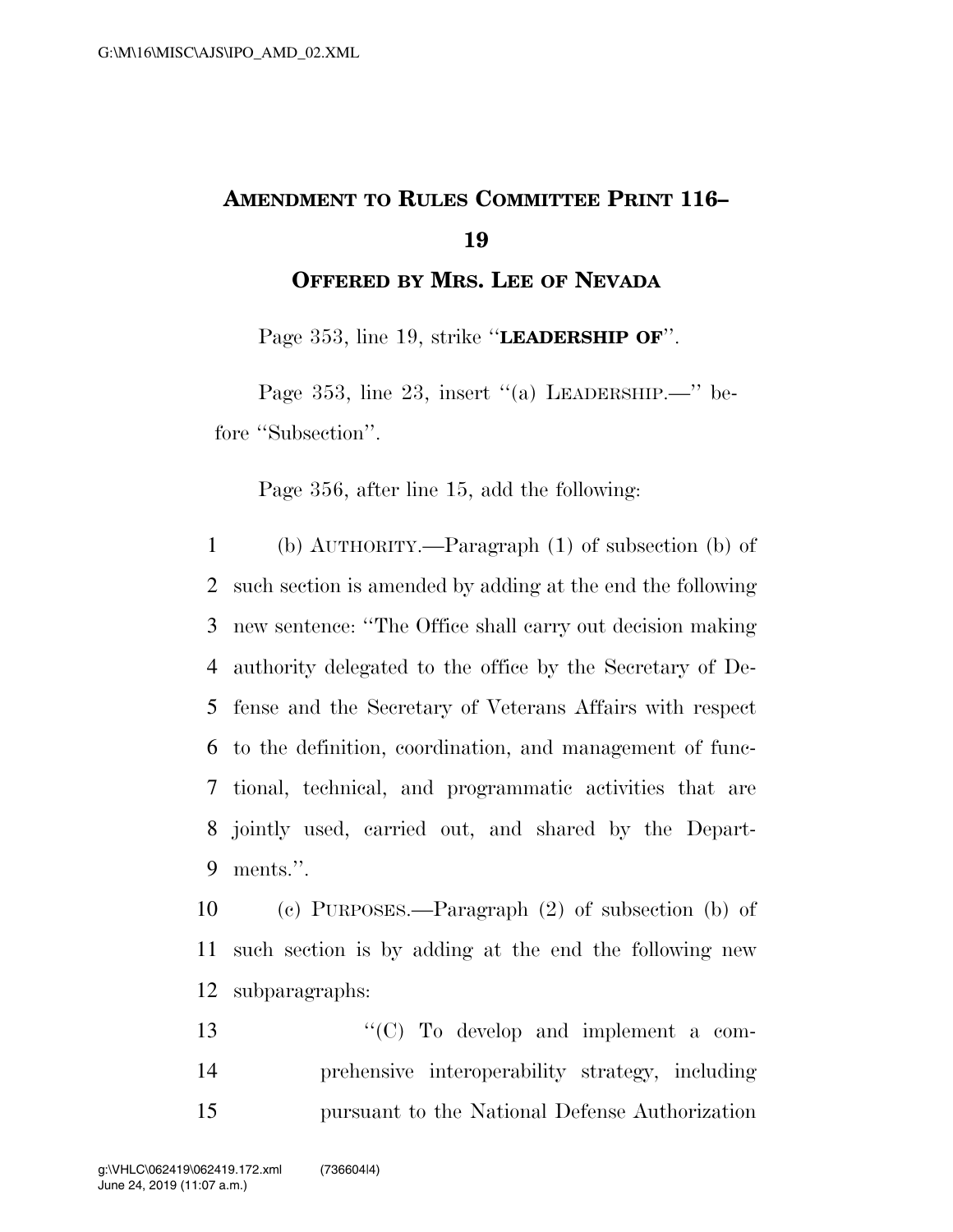| $\mathbf{1}$   | Act for Fiscal Year 2020 or other provision of    |
|----------------|---------------------------------------------------|
| $\overline{2}$ | law requiring such strategy.                      |
| 3              | "(D) To pursue the highest level of inter-        |
| $\overline{4}$ | operability (as defined in section 713 of the Na- |
| 5              | tional Defense Authorization Act for Fiscal       |
| 6              | Year 2020) for the delivery of health care by     |
| 7              | the Department of Defense and the Department      |
| 8              | of Veterans Affairs.                              |
| 9              | "(E) To accelerate the exchange of health         |
| 10             | care information between the Departments in       |
| 11             | order to support the delivery of health care by   |
| 12             | both Departments.                                 |
| 13             | $\lq\lq(F)$ To collect the operational and stra-  |
| 14             | tegic requirements of the Departments relating    |
| 15             | to the strategy under subsection (a) and com-     |
| 16             | municate such requirements and activities to      |
| 17             | Office of the National Coordinator for<br>the     |
| 18             | Health Information Technology of the Depart-      |
| 19             | ment of Health and Human Services for the         |
| 20             | purpose of implementing title IV of the 21st      |
| 21             | Century Cures Act (division A of Public Law       |
| 22             | $114-255$ , and the amendments made by that       |
| 23             | title, and other objectives of the Office of the  |
| 24             | National Coordinator for Health Information       |
| 25             | Technology.                                       |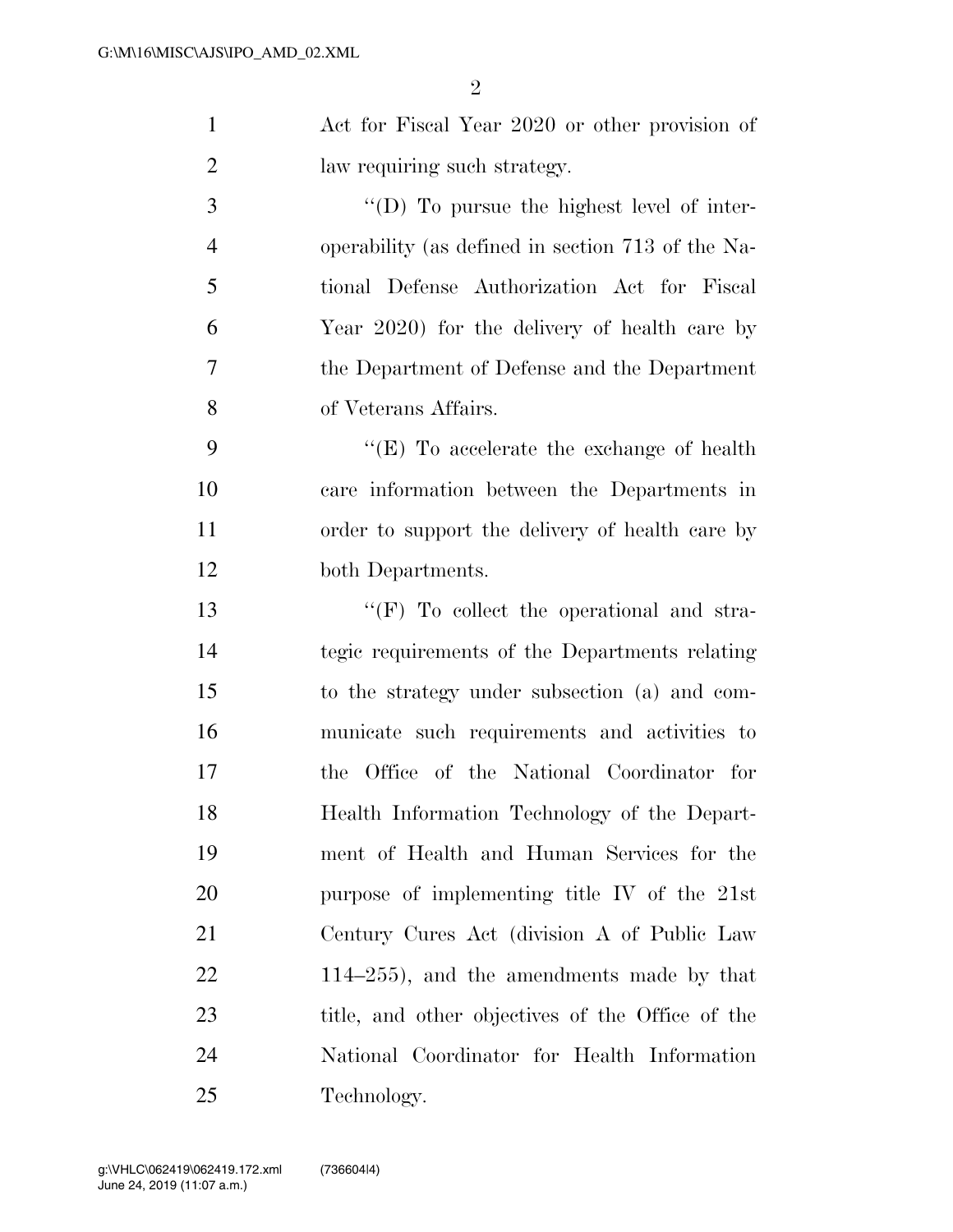$\lq(0)$  To plan for and effectuate the broad- est possible implementation of standards, spe- cifically with respect to the Fast Healthcare Interoperability Resources standard or suc- cessor standard, the evolution of such stand-ards, and the obsolescence of such standards.

 $\cdot$  "(H) To actively engage with national and international health standards setting organiza- tions, including by taking membership in such organizations, to ensure that standards estab-11 lished by such organizations meet the needs of the Department of Defense and the Department of Veterans Affairs pursuant to the strategy under subsection (a), and oversee and approve adoption of and mapping to such standards by 16 the Departments.

 $\langle (I) \rangle$  To express the content and format of health data of the Departments using a com- mon language to improve the exchange of data between the Departments and with the private sector, and to ensure that clinicians of both De- partments have access to integrated, comput- able, comprehensive health records of patients.  $\cdot$  (J) To inform each Chief Information Of-

ficer of the Department of Defense and the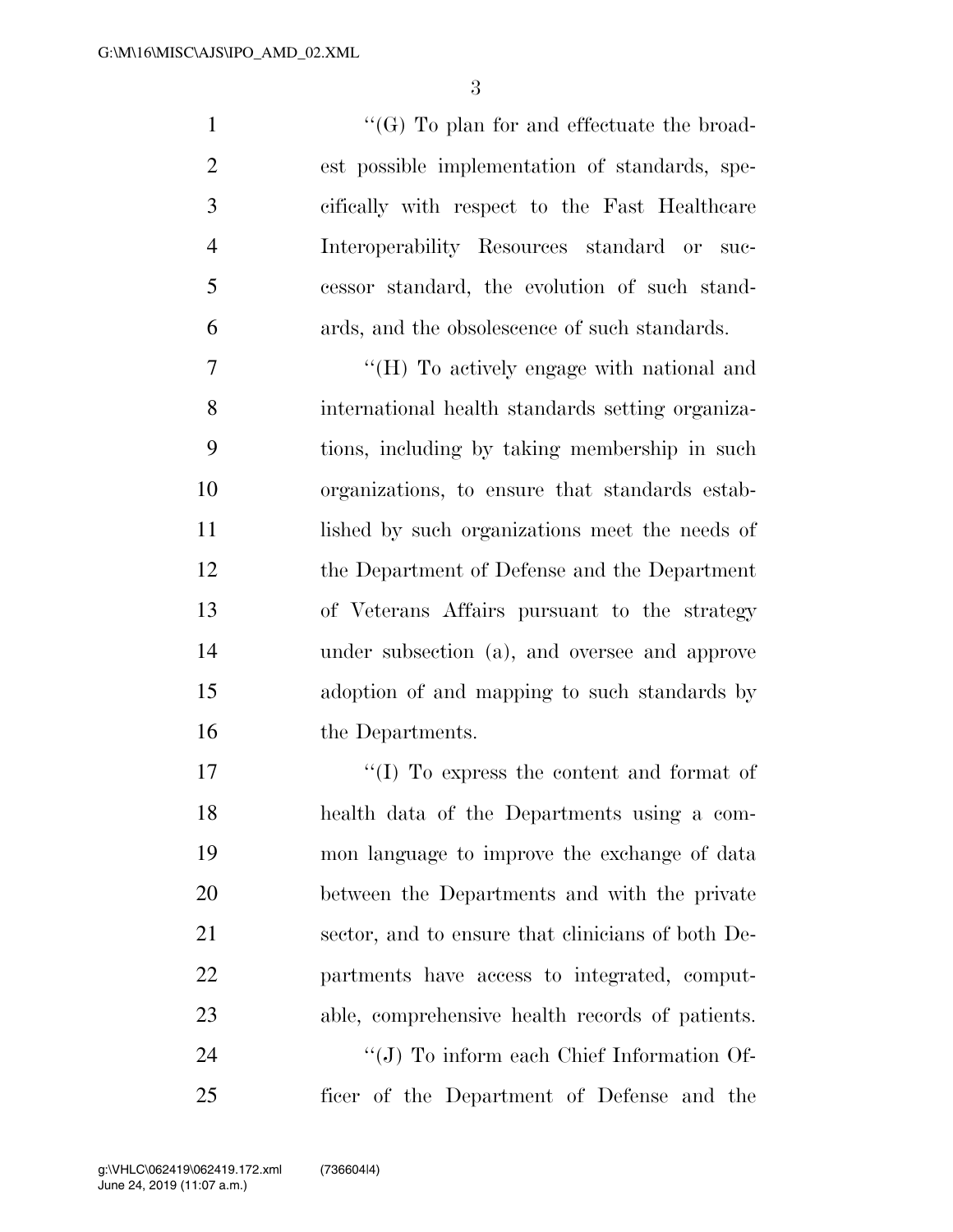| $\mathbf{1}$   | Chief Information Officer of the Department of         |
|----------------|--------------------------------------------------------|
| $\overline{2}$ | Veterans Affairs of any activities of the Office       |
| 3              | affecting or relevant to cybersecurity.".              |
| $\overline{4}$ | (d) RESOURCES AND STAFFING.—Subsection (g) of          |
| 5              | such section is amended—                               |
| 6              | $(1)$ in paragraph $(1)$ , by inserting before the pe- |
| 7              | riod at the end the following: ", including the as-    |
| 8              | signment of clinical or technical personnel of the De- |
| 9              | partment of Defense or the Department of Veterans      |
| 10             | Affairs to the Office"; and                            |
| 11             | $(2)$ by adding at the end the following new           |
| 12             | paragraphs:                                            |
| 13             | "(3) COST SHARING.—The Secretary of De-                |
| 14             | fense and the Secretary of Veterans Affairs, acting    |
| 15             | through the Department of Veterans Affairs-Depart-     |
| 16             | ment of Defense Joint Executive Committee, shall       |
| 17             | enter into an agreement on cost sharing and pro-       |
| 18             | viding resources for the operations and staffing of    |
| 19             | the Office.                                            |
| 20             | "(4) HIRING AUTHORITY.—The Secretary of                |
| 21             | Defense and the Secretary of Veterans Affairs shall    |
| 22             | delegate to the Director the authority under title 5,  |
| 23             | United States Code, regarding appointments in the      |
| 24             | competitive service to hire personnel of the Office.". |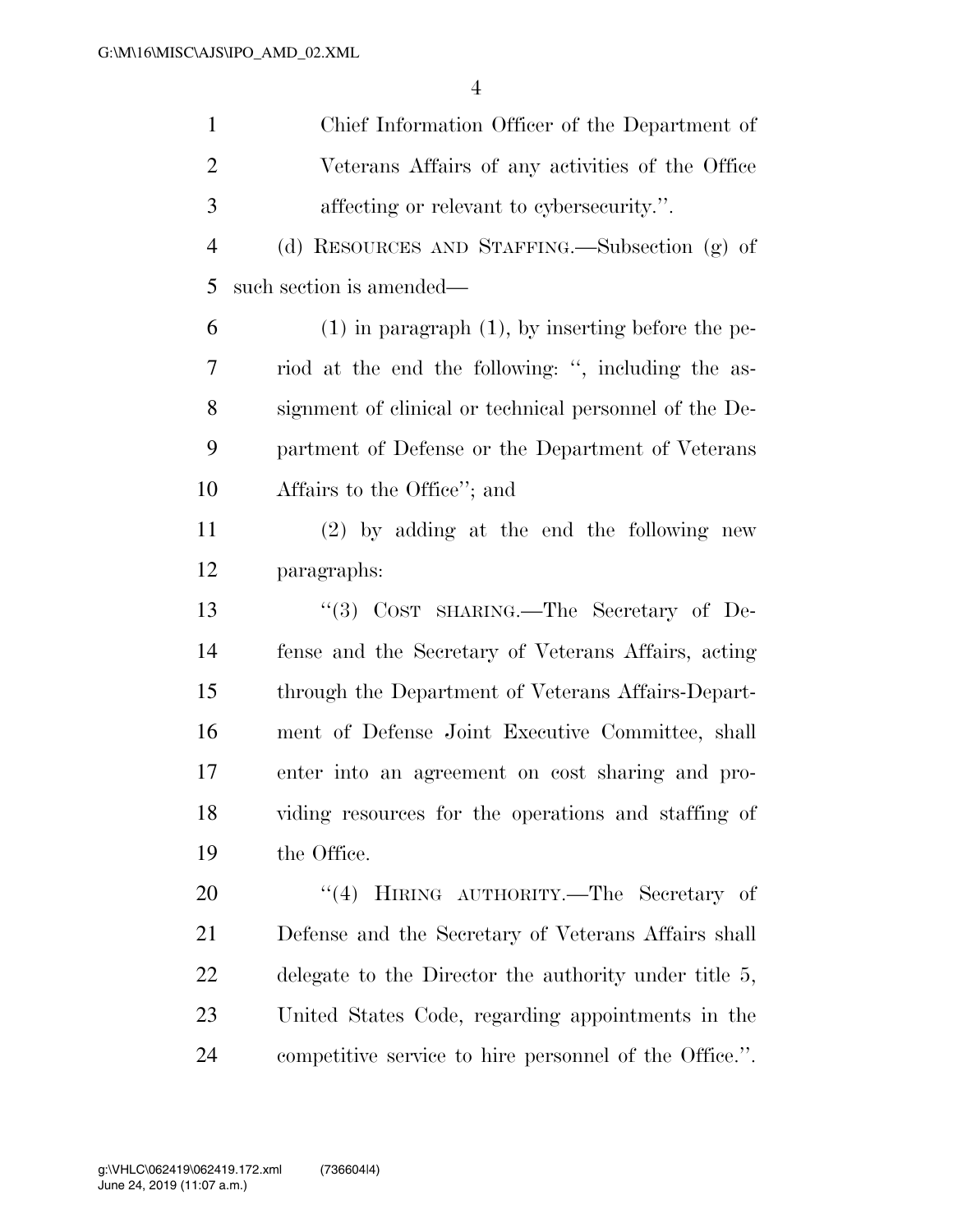(e) BUDGET MATTERS.—Such section is amended by adding at the end the following new subsection: ''(k) BUDGET AND CONTRACTING MATTERS.— 4 "(1) BUDGET.—The Director may obligate and expend funds allocated to the operations of the Of- fice. ''(2) CONTRACT AUTHORITY.—The Director may enter into contracts to carry out this section.''. (f) REPORTS.—Subsection (h) of such section is amended to read as follows:  $\text{``(h)}$  REPORTS.— 12 "(1) ANNUAL REPORTS.—Not later than Sep- tember 30, 2020, and each year thereafter through 2024, the Director shall submit to the Secretary of Defense and the Secretary of Veterans Affairs, and to the appropriate committees of Congress, a report on the activities of the Office during the preceding calendar year. Each report shall include the fol- lowing:  $\langle (A) \rangle$  A detailed description of the activities of the Office during the year covered by such report, including a detailed description of the amounts expended and the purposes for which expended.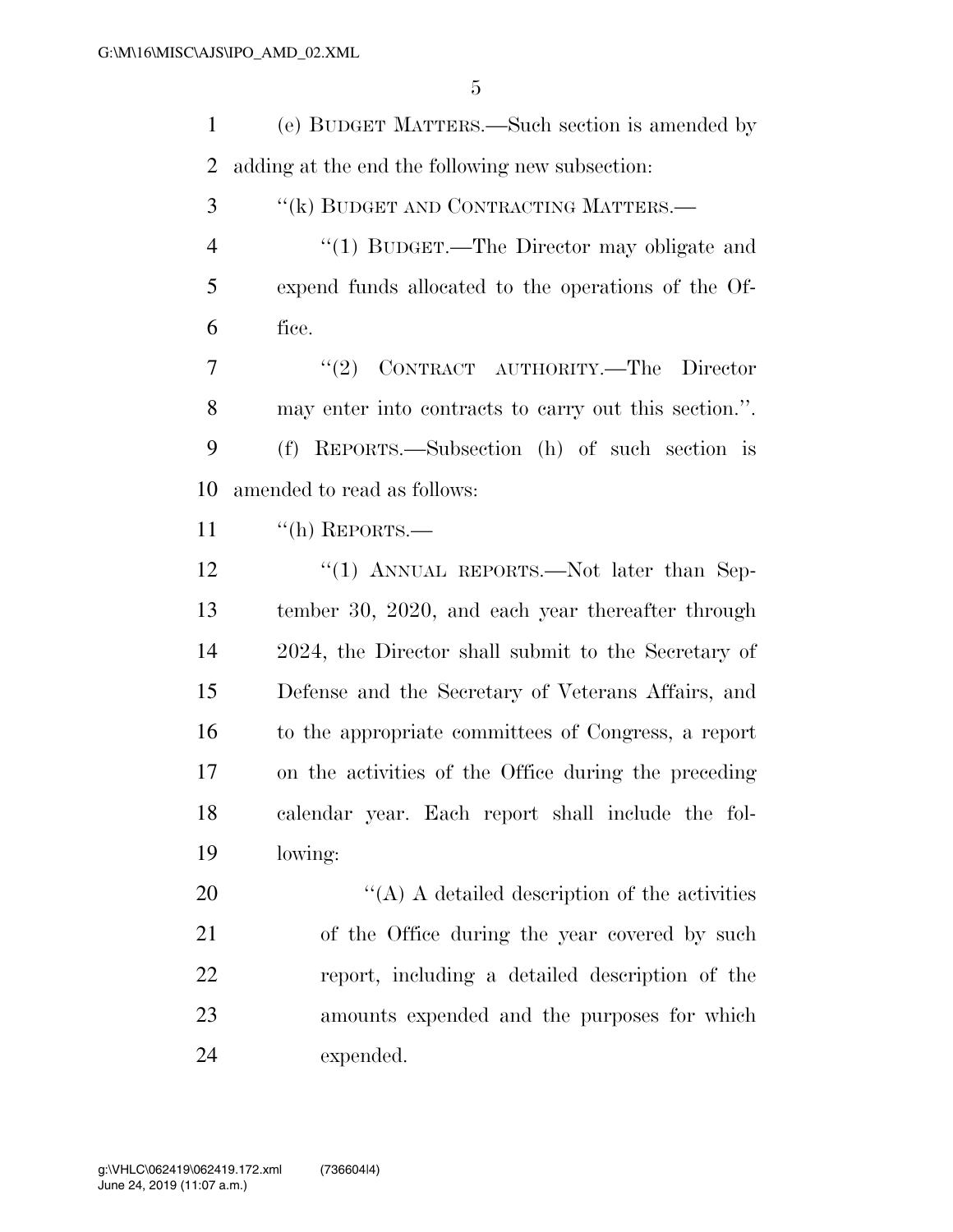| $\mathbf{1}$   | $\lq\lq (B)$ With respect to the objectives of the  |
|----------------|-----------------------------------------------------|
| $\overline{2}$ | strategy under paragraph $(2)(C)$ of subsection     |
| 3              | (b), and the purposes of the Office under such      |
| $\overline{4}$ | subsection-                                         |
| 5              | "(i) a discussion, description, and as-             |
| 6              | sessment of the progress made by the De-            |
| 7              | partment of Defense and the Department              |
| 8              | of Veterans Affairs during the preceding            |
| 9              | calendar year; and                                  |
| 10             | "(ii) a discussion and description of               |
| 11             | the goals of the Department of Defense              |
| 12             | and the Department of Veterans Affairs              |
| 13             | for the following calendar year.                    |
| 14             | "(2) QUARTERLY REPORTS. On a quarterly              |
| 15             | basis, the Director shall submit to the appropriate |
| 16             | committees of Congress a detailed financial sum-    |
| 17             | mary of the activities of the Office, including the |
| 18             | funds allocated to the Office by each Department,   |
| 19             | the expenditures made, and an assessment as to      |
| 20             | whether the current funding is sufficient to carry  |
| 21             | out the activities of the Office.                   |
| 22             | "(3) AVAILABILITY.—Each report under this           |
| 23             | subsection shall be made publicly available.".      |